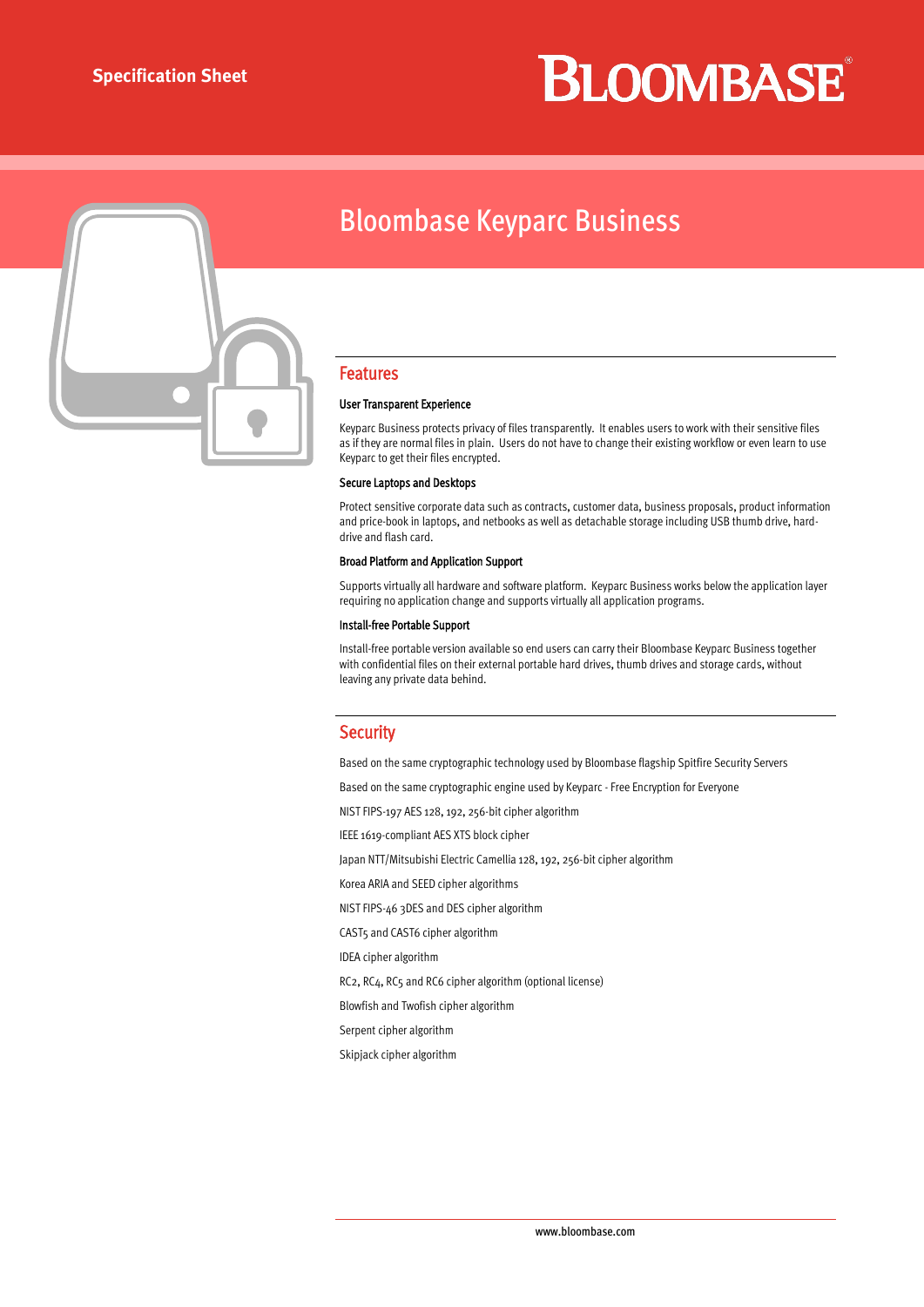#### User Authentication and Authorization

Local Keyparc Business Enterprise Server authentication Lightweight Directory Access Protocol (LDAP) Microsoft Active Directory (MSAD) Microsoft and Kerberos single-sign on Two-factor smart card PKI-based strong authentication support Two-factor one-time password (OTP) authentication support

#### Standard Support and Certification

IEEE 1619 standard-based mode NIST FIPS 140-2 compliant Bloombase Cryptographic Module

#### Smart Card and Smart Token Support

ActivCard Athena Smartcard Datakey Eutrom CryptoIdendity IT-SEC Feitian ePass Gemalto .NET Gemalto/Schlumberger/Axalto Cryptoflex Gemalto/Schlumberger/Axalto Cyberflex Gemalto/Schlumberger/Axalto e-gate Gemalto/Gemplus GPK Giesecke & Devrient Starcos IBM JCOP Micardo Oberthur AuthentIC OpenPGP 1.0 card RSA SecurID 3100 cards Setcos 4.4.1 cards Siemens CardOS M4 Utimaco SafeGuard smart card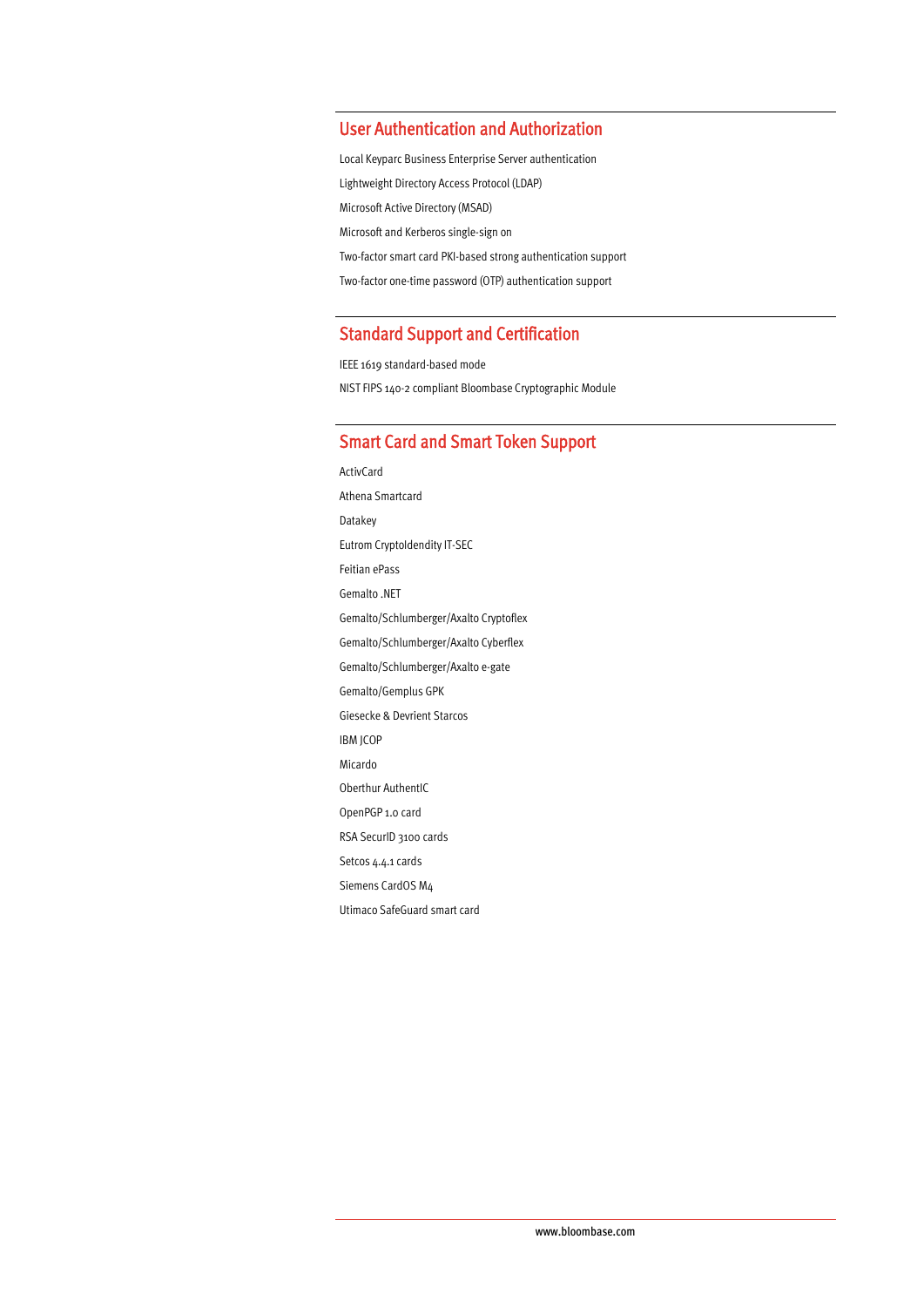#### Platform Support

Microsoft Windows 7 Microsoft Windows Server 2008 Microsoft Windows Embedded Microsoft Windows Vista Microsoft Windows XP Microsoft Windows Server 2003 Microsoft Windows 2000 Microsoft Windows ME Microsoft Windows 98 Mac OS X 10.7 Lion Mac OS X 10.6 Snow Leopard Mac OS X 10.5 Leopard Mac OS X 10.4 Tiger Linux

#### Storage Support

Internal hard drives Portable hard drives USB thumb drives and various removable media Network drives Various backup and optical media such as CD, CD-R, DVD, etc

#### Access

Online access in corporate local area network (LAN) Online access over Internet via virtual private network (VPN) dial-in environment Online access over mobile network and wireless LAN (WLAN) / Wi-Fi Offline access supported by roaming profile Standalone access and management

#### Protection and Secure Sharing

Smart and flexible user group and workgroup management and secure file sharing Drive level protection and secure sharing Folder level protection and secure sharing File level protection and secure sharing